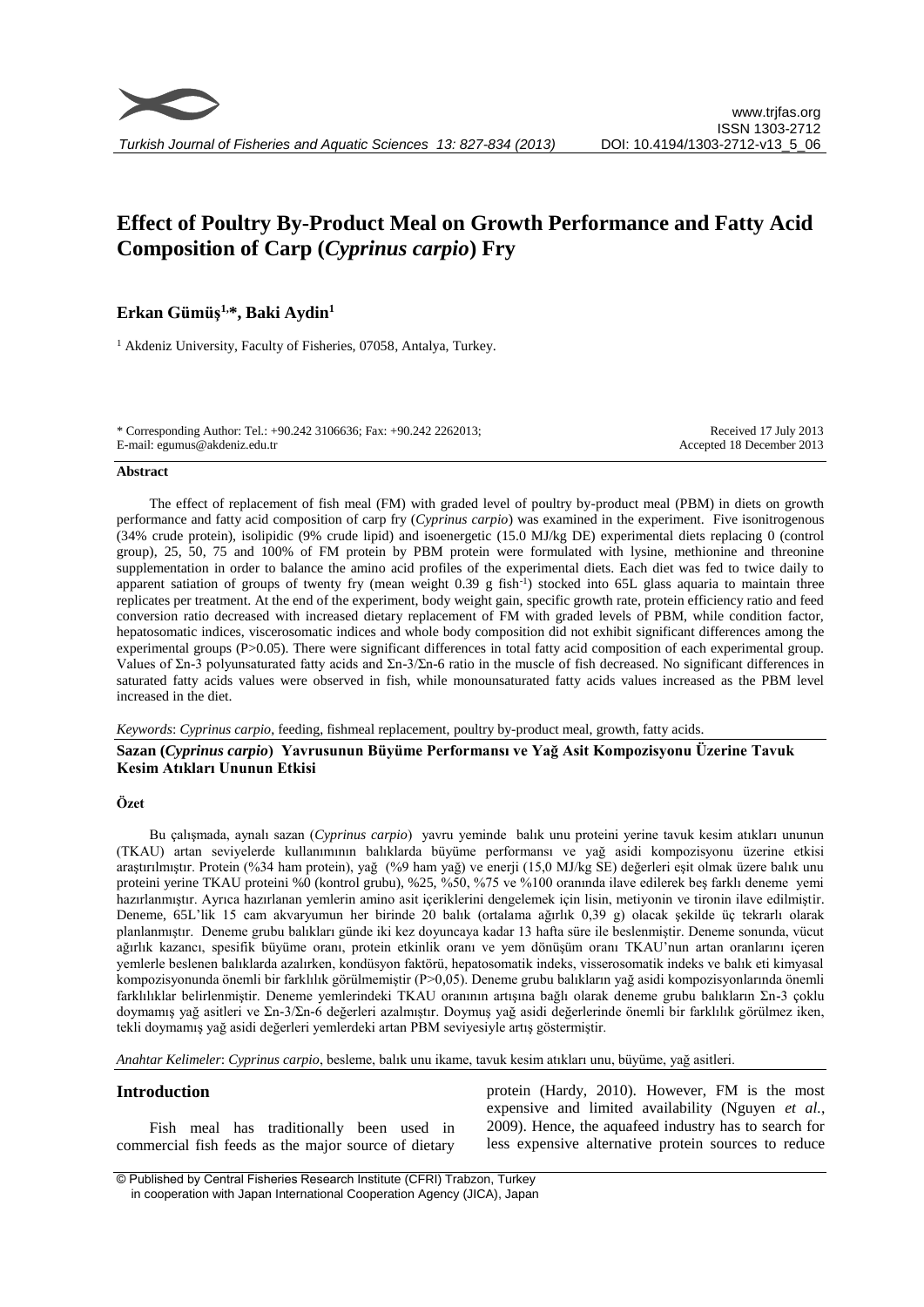their dependence of FM (Tacon and Metian, 2009). One of the most promising alternative animal ingredients is poultry by-product meal (PBM) that consists of terrestrial rendered clean parts of the carcass of slaughtered poultry such as necks, feet, intestines and undeveloped eggs (Yu, 2007). The protein level and amino acid profiles of PBM are relatively similar to FM (NRC, 2011) making the ingredient a valuable protein source for many species. High protein content, readily available and lower price of PBM are an ideal candidate for replacing FM in aquafeeds. However, use of PBM in fish diets sometimes results in reduced growth in fish, especially when replaced more than 50% of FM in diets (Fowler, 1991; Steffens, 1994). The reduced performance for fish was because of amino acid imbalances, as well as a lack of n-3 highly unsaturated fatty acids in the diets containing PBM (Nengas *et al*., 1999; Yiğit *et al*., 2006). However, replacing of FM with PBM protein may need supplementation of some essential amino acid such as lysine, methionine and threonine for well growth performance and body composition of fish. Similarly, when used as replacement of FM of PBM with balanced amino acid in the diets has been supplied for carp fry, it is important that how replacement rates of PBM would affect the fatty acid composition of fish muscle, and consequently their fat quality. Thus, the objective of this study was to evaluate the effects of replacement of fish meal protein with PBM protein on growth performance, body composition and fatty acid composition for carp fry.

#### **Materials and Methods**

#### **Feed Formulation and Preparation**

Fishmeal (FM), poultry by-product meal (PBM) and soybean meal were supplied by the Abalioglu Feed-Soybean and Textile Industries Inc., Denizli, Turkey. The proximate composition of main protein ingredients used in the experimental diets is presented in Table 1. Five isonitrogenous (34% crude protein), isolipidic (9% crude lipid) and isoenergetic (15.0 MJ/kg DE) experimental diets replacing 0% (control), 25%, 50%, 75%, and 100% of FM protein by PBM

**Table 1.** Proximate (%, on wet wt.) composition of poultry by-product meal (PBM), fish meal (FM) and soybean meal (SBM) used in experimental diets

| Parameters  | PRM              | FM               | <b>SBM</b>       |
|-------------|------------------|------------------|------------------|
| Dry matter  | $96.85 \pm 0.51$ | $88.43\pm0.75$   | $86.89 \pm 0.39$ |
| Crude       | $62.84\pm0.28$   | $65.08\pm0.81$   | $46.70 \pm 0.46$ |
| Crude lipid | $20.28 \pm 0.21$ | $10.18 \pm 1.62$ | $1.01 \pm 0.37$  |
| Crude fiber | $0.98 \pm 0.17$  | $0.40 \pm 0.22$  | $3.90\pm0.15$    |
| Crude ash   | $12.31 \pm 0.26$ | $11.52\pm0.13$   | $6.84\pm0.23$    |

Values are mean (±SD) of triplicate analysis.

protein were formulated (Table 2). The essential amino acids compositions of the diets containing PBM were balanced in order to match that of the control diets by lysine, methionine and threonine supplementation. The essential amino acid compositions of feed ingredients and the experimental diets are given in Table 3. All the dry ingredients for the diets were measured, mixed, processed, and pelleted in our lab. Diets were processed using a meat grinder with a 2 mm diameter pellets, dried at room temperature to a moisture content of less than 100 g  $kg<sup>-1</sup>$  diet, crumbled and sieved to appropriate size (0.8-2 mm diameter), sealed in airtight polyethylene bags and stored at -20°C until fed.

#### **Rearing Conditions of Fish and Feeding**

This study was conducted at the Laboratory of the Fisheries Faculty of Akdeniz University, Antalya, Turkey, from July 21, 2009 to October 20, 2009. Carp fry were obtained from a local fish hatchery (Mediterranean Fisheries Research Production and Training Institute, Antalya, Turkey). Fish were acclimated to the system and fed with control diet (PBM0) for 2 weeks before the trial. At the beginning of the experiment, each 15 glass aquaria (65L) were randomly stocked with 20 fry with an average weight of  $0.39\pm0.08$  g fish<sup>-1</sup> with three replicate tanks for each dietary treatment (5 treatments x 3 replicates). Fish were hand-fed to apparent satiation twice a day  $(0.09)^{0.00}$  and 16:<sup>00</sup> h) for 13 weeks. Fish weights and amount of feed consumed were measured weekly. Any uneaten feed was collected 1 h after each feeding, dried to constant weight at 70°C and reweighed. The aquaria were siphoned daily to remove feces materials and two-third of the aquarium water was changed daily. Aeration was supplied to each tank  $24$  h day<sup>-1</sup> with compressed air by air stones from a central compressor.

Water temperature was also maintained constant with a 100 W automatic heater set. Water temperature and dissolved oxygen were recorded daily using a Model WTW Oxi 330i multi-oxygen meter (WTW Wissenschaftlich-Weilheim, Germany). The water temperature ranged from 24 to 26°C, dissolved oxygen from 4.8 to 5.5 mg/L, pH from 7.8 to 8.4. All parameters remained within the acceptable ranges required for normal growth of carp fry during the course of the study (Horvath *et al*., 2002). During the feeding trials, Fish were subjected to a constant photoperiod of 12 h light/12 h darkness under fluorescent lighting.

#### **Chemical Analysis**

A sample of 15 random fish per aquarium at the termination were collected and stored frozen (-20°C) for determination of proximate and fatty acid composition. Proximate composition of the feed ingredients, experimental diets and fish carcass were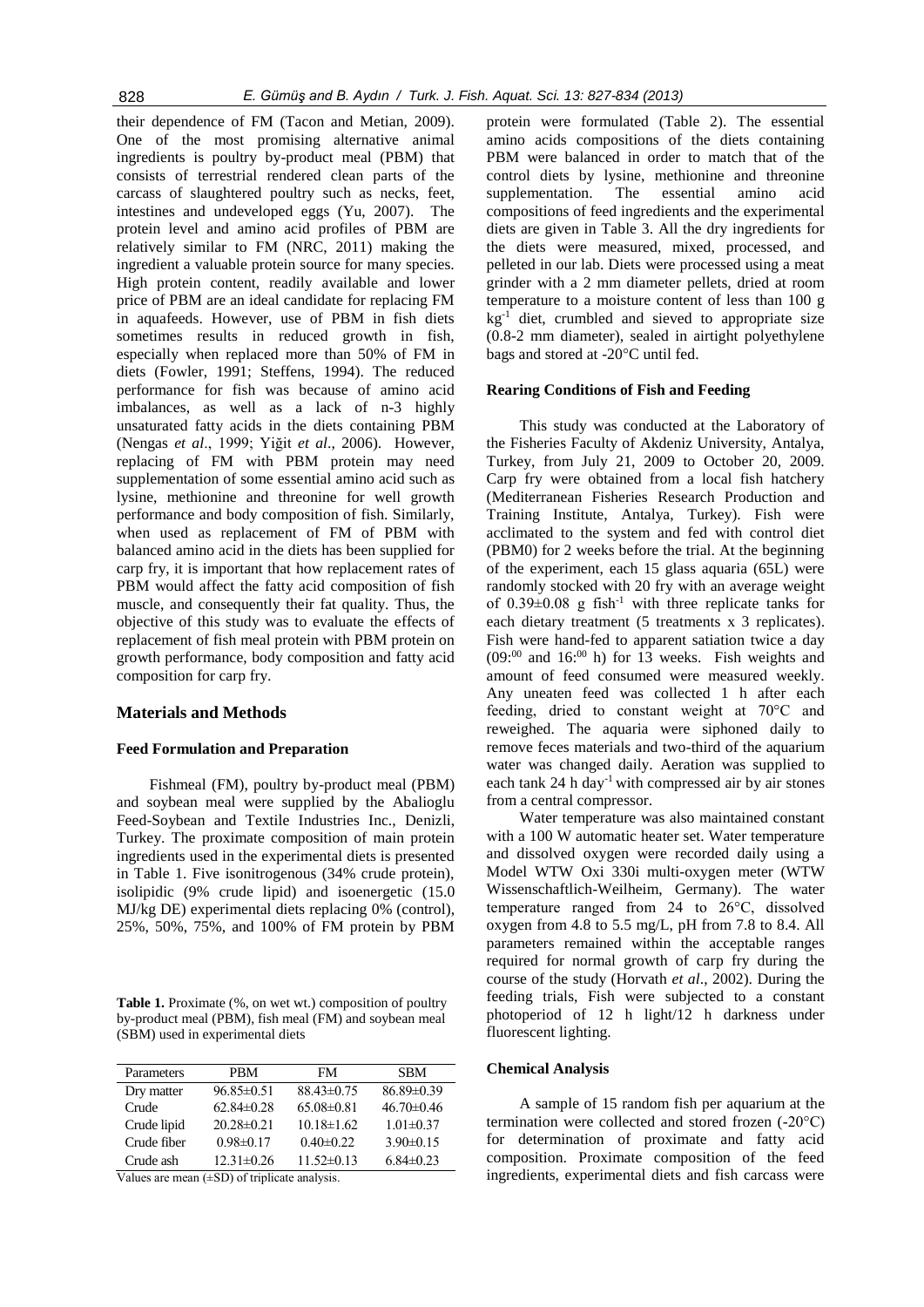|                                                | <b>Experimental diets</b> |                   |                  |                  |                  |  |  |
|------------------------------------------------|---------------------------|-------------------|------------------|------------------|------------------|--|--|
| Ingredients (%)                                | PBM0                      | PBM <sub>25</sub> | <b>PBM50</b>     | PBM75            | <b>PBM100</b>    |  |  |
| Fish meal                                      | 42.30                     | 31.50             | 20.7             | 10.30            | $\mathbf{0}$     |  |  |
| Corn gluten                                    | 27.90                     | 27.90             | 27.90            | 27.90            | 27.90            |  |  |
| Soybean meal                                   | 15.80                     | 15.80             | 15.80            | 15.80            | 15.80            |  |  |
| PBM <sup>1</sup>                               | $\theta$                  | 10.75             | 21.40            | 31.72            | 41.80            |  |  |
| Corn oil                                       | $\overline{c}$            | 3.20              | 2.25             | 1.30             | 0.50             |  |  |
| Fish oil                                       | 2.25                      | $\mathbf{0}$      | $\theta$         | $\mathbf{0}$     | $\mathbf{0}$     |  |  |
| Cellulose                                      | 2.15                      | 2.81              | 3.48             | 4.16             | 4.75             |  |  |
| Vitamin premix $2$                             | 2                         | $\overline{2}$    | 2                | 2                | 2                |  |  |
| Mineral premix $3$                             | 3                         | 3                 | 3                | 3                | 3                |  |  |
| Methionine                                     | $\boldsymbol{0}$          | 0.10              | 0.20             | 0.25             | 0.30             |  |  |
| Lysine                                         | $\Omega$                  | $\Omega$          | 0.15             | 0.30             | 0.50             |  |  |
| Threonine                                      | $\Omega$                  | 0.34              | 0.52             | 0.67             | 0.85             |  |  |
| Sodium chloride (NaCl)                         | 0.1                       | 0.1               | 0.1              | 0.1              | 0.1              |  |  |
| $CaHPO42H2O4$                                  |                           |                   |                  |                  |                  |  |  |
| Carboxymethyl cellulose                        |                           | 1                 |                  |                  |                  |  |  |
| Chromium oxide $(Cr_2O_3)$                     | 0.5                       | 0.5               | 0.5              | 0.5              | 0.5              |  |  |
| Total                                          | 100                       | 100               | 100              | 100              | 100              |  |  |
| Proximate composition (% wet wt.)              |                           |                   |                  |                  |                  |  |  |
| Moisture                                       | $8.63 \pm 0.11$           | $8.21 \pm 0.07$   | $7.61 \pm 0.10$  | $8.46 \pm 0.05$  | $7.63 \pm 0.08$  |  |  |
| Crude protein                                  | $34.13 \pm 0.30$          | 34.04±0.17        | 34.06±0.20       | 33.80±0.49       | $33.62 \pm 0.25$ |  |  |
| Crude lipid                                    | $8.61 \pm 0.21$           | $9.37 \pm 0.14$   | $9.12 \pm 0.10$  | $8.89 \pm 0.15$  | $8.76 \pm 0.13$  |  |  |
| Crude ash                                      | $11.37 \pm 0.14$          | $11.42 \pm 0.85$  | $11.23 \pm 0.78$ | $11.42 \pm 0.23$ | $11.34 \pm 0.33$ |  |  |
| Crude fiber                                    | $3.96 \pm 1.53$           | $4.36 \pm 1.45$   | $5.11 \pm 1.87$  | $6.27 \pm 0.97$  | $6.79 \pm 1.05$  |  |  |
| Nitrogen-free extract                          | 33.30±0.51                | $32.60 \pm 0.41$  | 32.87±0.37       | $31.16 \pm 0.42$ | 31.86±0.47       |  |  |
| Dietary energy $(MJ kg-1)$<br>$\sim$<br>0.7.11 | 15.02                     | 14.97             | 14.95            | 14.92            | 14.93            |  |  |

**Table 2.** Formulation and proximate composition of the experimental diets

Values are mean of triplicate analysis.

<sup>1</sup> Poultry by-product meal

 $2,3$  Aydın and Gümüş (2013)

<sup>4</sup> Calcium hydrogen phosphate

Table 3. Essential amino acid composition (g 100 g<sup>-1</sup> dry diet) of main protein ingredients and experimental diets, and essential amino acid requirements for carp fry (% of dry feed)

|               |                 |                 |                 | Experimental diets |                 |                 |                 |                 |      |
|---------------|-----------------|-----------------|-----------------|--------------------|-----------------|-----------------|-----------------|-----------------|------|
| Parameters    | <b>PBM</b>      | FM              | <b>SBM</b>      | PBM0               | PBM25           | PBM50           | <b>PBM75</b>    | <b>PBM100</b>   | Req. |
| Histidine     | $2.33 \pm 0.03$ | $.94 \pm 0.06$  | $1.28 \pm 0.12$ | $0.47 \pm 0.05$    | $0.59 \pm 0.10$ | $0.80 \pm 0.13$ | $1.20 \pm 0.08$ | $0.73 \pm 0.09$ | 0.8  |
| Isoleucine    | $2.58 \pm 0.09$ | $3.70 \pm 0.17$ | $1.95 \pm 0.29$ | $1.76 \pm 0.10$    | $1.86 \pm 0.02$ | $1.65 \pm 0.05$ | $1.59 \pm 0.19$ | $1.57 \pm 0.02$ | 1.1  |
| Leucine       | $4.13 \pm 0.21$ | $5.76 \pm 0.02$ | $3.08 \pm 0.06$ | $2.73 \pm 0.02$    | $2.98 \pm 0.08$ | $2.60 \pm 0.07$ | $2.20 \pm 0.02$ | $2.33 \pm 0.05$ | 1.5  |
| Lysine        | $5.97 \pm 0.42$ | $7.60 \pm 0.17$ | $3.10 \pm 0.03$ | $1.10 \pm 0.04$    | $2.58\pm0.17$   | $3.22 \pm 0.20$ | $3.98 \pm 0.17$ | $2.12\pm0.06$   | 2.4  |
| Threonine     | $2.20 \pm 0.12$ | $3.25 \pm 0.03$ | $1.70 \pm 0.09$ | 1.47±0.06          | $2.17 \pm 0.05$ | $1.97 \pm 0.07$ | $1.74 \pm 0.25$ | $2.21 \pm 0.04$ | 1.1  |
| Valine        | $2.89\pm0.26$   | $5.49 \pm 0.08$ | $2.08 \pm 0.07$ | $2.01 \pm 0.19$    | $2.21 \pm 0.04$ | $1.90 \pm 0.04$ | $1.86 \pm 0.03$ | $1.85 \pm 0.11$ | 1.2  |
| Methionine    | $0.94 \pm 0.11$ | $.49 \pm 0.04$  | $3.59 \pm 0.06$ | $0.63 \pm 0.05$    | $0.70 \pm 0.11$ | $0.51 \pm 0.01$ | $0.64 \pm 0.02$ | $0.64 \pm 0.06$ | 0.7  |
| Phenylalanine | $2.30\pm0.39$   | $2.61 \pm 0.22$ | $1.82 \pm 0.13$ | $1.26 \pm 0.12$    | $.49 \pm 0.04$  | $1.35 \pm 0.04$ | $1.26 \pm 0.05$ | $1.26 \pm 0.12$ | 0.9  |

Values are mean (±SD) of two analysis.

<sup>1</sup>Required, NRC (2011)

analyzed according to standard procedures following AOAC (1995): Dry matter after drying in an oven at 105°C to constant weight; ash content by incineration in a muffle furnace at 550°C for 24 h; crude protein (Nx6.25) by the Kjeldahl method after acid digestion; lipid by ethylether extraction in a Soxlet method; crude fiber content by alkali and acid digestion and nitrogen-free extract (NFE) by difference [NFE= 100  $-$  (% moisture + % protein + % lipid + % ash + % fiber)]. Amino acids were analyzed following acid hydrolysis using a phenomenex EZ fast GC-FID hydrolyzed amino acid analysis kit (Varian GC, CP-3800 GC). Fatty acids were determined by Gas Chromatography (GC). For this purpose, total lipids were extracted by using a modified method of Bligh and Dyer (1959), and then saponified and methylated for fatty acid quantification (Morrison and Smith, 1964).

#### **Growth Studies and Sample Collection**

At the end of the study, all fry in each aquarium were collected, anesthetized with clove oil, individually weight and measured. Five fish from each aquarium were dissected, and the liver and viscera weight for the determination hepatosomatic index and viscerosomatic index. Fish growth parameters and feed utilization were calculated as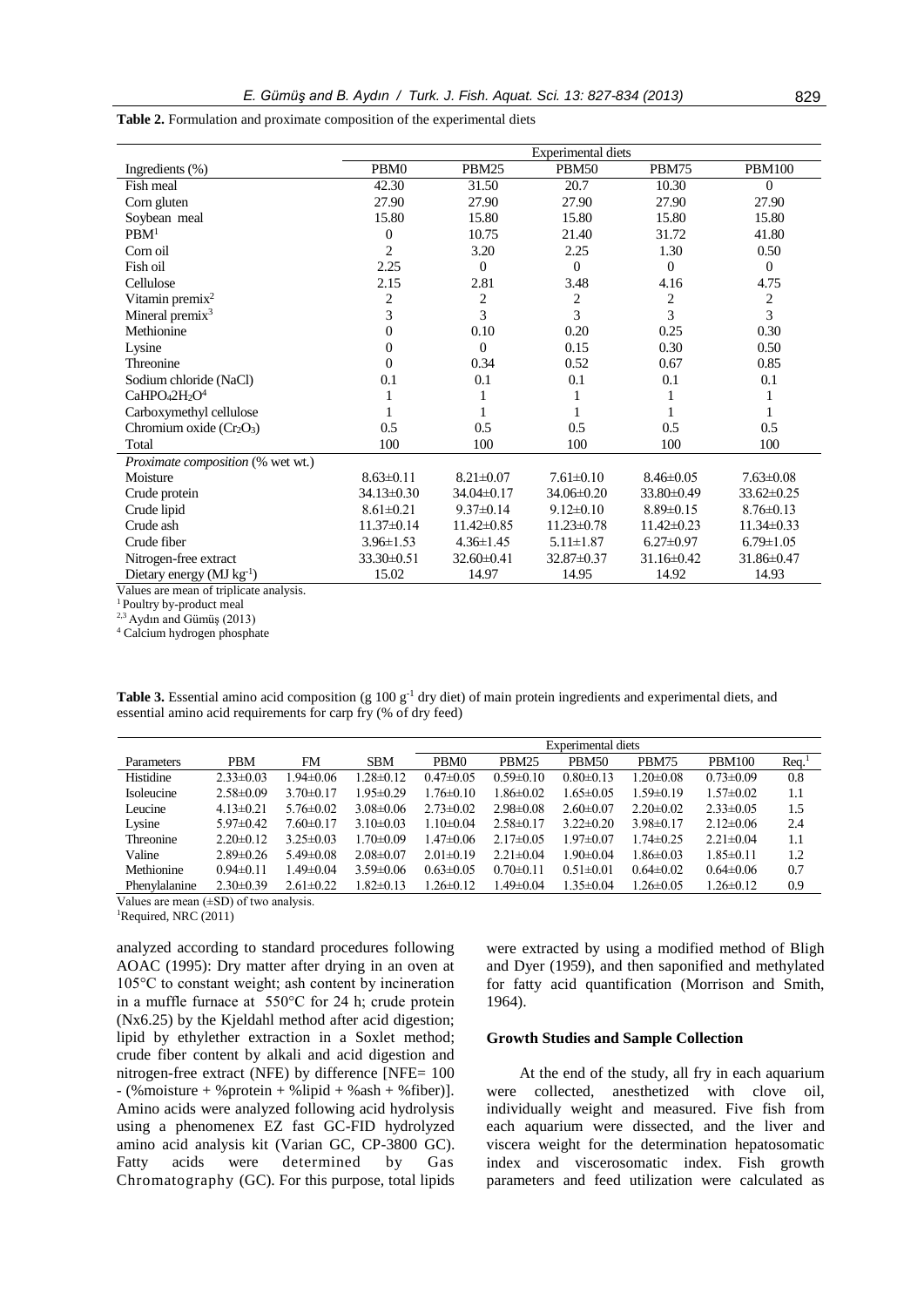#### follows:

Specific growth rate (SGR, %day<sup>-1</sup>) =  $100 \times$  [Ln final body weight (g) - Ln initial body weight  $(g)/days$ ; Feed conversion ratio (FCR) = feed intake  $(g)$  / [final body weight  $(g)$  - initial body weight  $(g)$ ]; Protein efficiency rate (PER) = [final body weight  $(g)$ - initial body weight (g)] / protein intake (g); Condition factor (CF) =  $100 \times$  [final body weight (g) / (total body length  $(cm))^3$ ]; Hepatosomatic index (HSI, %) = 100 x [wet liver weight (g) / final body weight (g)]; Viscerosomatic index (VSI,  $\%$ ) = 100 x [visceral] weight (g) / final body weight (g)]; Survival rate (SR,  $\%$ ) = 100 x [final fish number / initial fish number].

### **Statistical Analysis**

The results are presented as mean ±SD. All the data were subjected to one-way ANOVA in SPSS version 15.0 (SPSS INC. Chicago, IL, USA). Differences among the means were compared using Duncan's multiple range tests at a 5% probability level.

# **Results**

The essential fatty acid compositions of feed ingredients and the experimental diets are given in Table 4. Concerning the fatty acid composition of the ingredients, total monounsaturated fatty acid (MUFA)

content was the highest in PBM (43.8%), but total saturated fatty acid (SFA) was moderate in comparison with FM (39.89%). On the other hand, amount of total polyunsaturated fatty acid (PUFA) (12.39%) in PBM was distinctly lower than that of FM containing considerable amounts of ΣPUFA (32.94%) mainly composed of eicosapentaenoic acid (EPA, C20:5n-3) (11.9%) and docosahexaenoic (DHA, C22:6n-3) (17.53%). These two acids were absent in PBM and SBM. The highest level of  $\Sigma$ n-6 (53.56%) was measured in SBM. PBM contained large amount of Σn-6, but Σn-3 values were lower than those of FM. However, the fatty acid composition ΣSFA, ΣMUFA and ΣPUFA of the experimental diets ranged from 30.99 to 38.17%, 21.04 to 41.28% and 16.88 to 30.26%, respectively. Σn-3 and Σn-6 fatty acid values also ranged from 1.17 to 26.0% and 4.26 to 16.11%, respectively.

Initial weight of fish stocked in the growth trial did not significantly differ among dietary treatments (Table 5). Fish fed the diets with replacement of PBM demonstrated significantly less final weight than that of the control diet. There was a progressive decrease in growth performance as dietary inclusion levels of PBM increased. The values for SGR, FCR, PER of fish fed the experimental diets generally followed the same pattern as that of final weight. No significant differences were detected in CF, HSI and VSI among treatments. The survival rate was 100% in all

**Table 4.** The fatty acid (%, on total fatty acids) composition of experimental diets, poultry by-product meal (PBM), fish meal (FM) and soybean meal (SBM)

|                                |            |                          |                          | Experimental diets |                          |                          |                          |               |
|--------------------------------|------------|--------------------------|--------------------------|--------------------|--------------------------|--------------------------|--------------------------|---------------|
| Fatty acids                    | <b>PBM</b> | FM                       | SBM                      | PBM0               | PBM25                    | <b>PBM50</b>             | PBM75                    | <b>PBM100</b> |
| C14:0                          | 0.77       | 5.5                      |                          | 6.44               | 5.41                     | 4.26                     | 2.87                     | 1.34          |
| C15:0                          |            | 0.5                      |                          | 0.47               | 0.41                     | 0.33                     | 0.23                     | 0.12          |
| C16:0                          | 28.89      | 21.75                    | 13.13                    | 19.12              | 20.0                     | 21.16                    | 23.80                    | 27.25         |
| C17:0                          | 0.27       | $\overline{\phantom{a}}$ | $\overline{\phantom{a}}$ |                    | 0.86                     | 0.68                     | 0.37                     | 0.31          |
| C18:0                          | 9.83       | 4.03                     | 4.22                     | 4.47               | 5.15                     | 5.95                     | 7.26                     | 8.99          |
| C20:0                          | 0.13       | 0.23                     | 0.29                     | 0.49               | 0.42                     | 0.35                     | 0.27                     | 0.16          |
| $\Sigma$ SFA <sup>1</sup>      | 39.89      | 32.01                    | 17.64                    | 30.99              | 32.25                    | 32.73                    | 34.80                    | 38.17         |
| $C16:1n-7$                     | 3.48       | 5.12                     | $\blacksquare$           | 6.23               | 5.68                     | 5.05                     | 4.42                     | 3.74          |
| $C18:1n-9$                     | 40.08      | 11.04                    | 16.68                    | 12.13              | 16.37                    | 21.38                    | 29.06                    | 37.13         |
| $C20:1n-9$                     | 0.24       | 2.69                     | $\blacksquare$           | 2.68               | 2.28                     | 1.77                     | 1.16                     | 0.41          |
| $\Sigma MUFA2$                 | 43.80      | 18.85                    | 16.68                    | 21.04              | 24.33                    | 28.20                    | 34.64                    | 41.28         |
| $C18:3n-3$                     | 0.24       | 0.72                     | 9.94                     | 0.98               | 1.08                     | 1.19                     | 1.13                     | 0.63          |
| $C20:5n-3$                     |            | $\overline{\phantom{a}}$ | $\blacksquare$           | 13.88              | 11.40                    | 8.44                     | 4.05                     | 0.35          |
| $C22:5n-3$                     |            | 11.90                    | $\overline{\phantom{a}}$ |                    | $\overline{\phantom{a}}$ | $\overline{\phantom{a}}$ | $\overline{\phantom{a}}$ | $\sim$        |
| $C22:6n-3$                     |            | 17.53                    | $\blacksquare$           | 11.14              | 9.10                     | 6.58                     | 3.01                     | 0.19          |
| $\Sigma$ n-3 PUFA <sup>3</sup> | 0.24       | 30.15                    | 9.94                     | 26.0               | 21.58                    | 16.21                    | 8.19                     | 1.17          |
| $C18:2n-6$                     | 12.15      | 1.43                     | 53.56                    | 3.15               | 6.87                     | 11.29                    | 15.70                    | 15.71         |
| $C18:3n-6$                     |            | $\sim$                   |                          | 0.14               | 0.11                     | 0.08                     |                          |               |
| $C20:2n-6$                     |            | 0.19                     |                          | 0.16               | 0.16                     | 0.15                     | 0.12                     |               |
| $C20:4n-6$                     |            | 1.17                     |                          | 0.81               | 0.69                     | 0.53                     | 0.29                     |               |
| $\Sigma$ n-6 PUFA <sup>4</sup> | 12.15      | 2.79                     | 53.56                    | 4.26               | 7.83                     | 12.05                    | 16.11                    | 15.71         |
| $\Sigma$ PUFA <sup>5</sup>     | 12.39      | 32.94                    | 63.50                    | 30.26              | 29.41                    | 28.26                    | 24.30                    | 16.88         |
| $\Sigma$ n-3/ $\Sigma$ n-6     | 0.02       | 10.81                    | 0.19                     | 6.10               | 2.76                     | 1.35                     | 0.51                     | 0.07          |

Fatty acids composition values are mean  $(\pm SD)$  of two analysis. - not detected.

 $1$  Total saturated fatty acids included C14:0, C15:0, C16:0, C17:0, C18:0, and C20:0.

<sup>2</sup> Total monounsaturated fatty acids included C16:1n-7, C18:1n-9, and C20:1n-9.

<sup>3</sup>Total n-3 polyunsaturated fatty acids included C18:3n-3, C20:5n-3, C22:5n-3, and C22:6n-3.

<sup>4</sup>Total n-6 polyunsaturated fatty acids included C18:2n-6, C18:3n-6, C20:2n-6, and C20:4n-6.

5 Total polyunsaturated fatty acids included C18:2n-6, C18:3n-3, C18:3n-6, C20:4n-6, C20:5n-3, C22:5n-3, and C22:6n-3.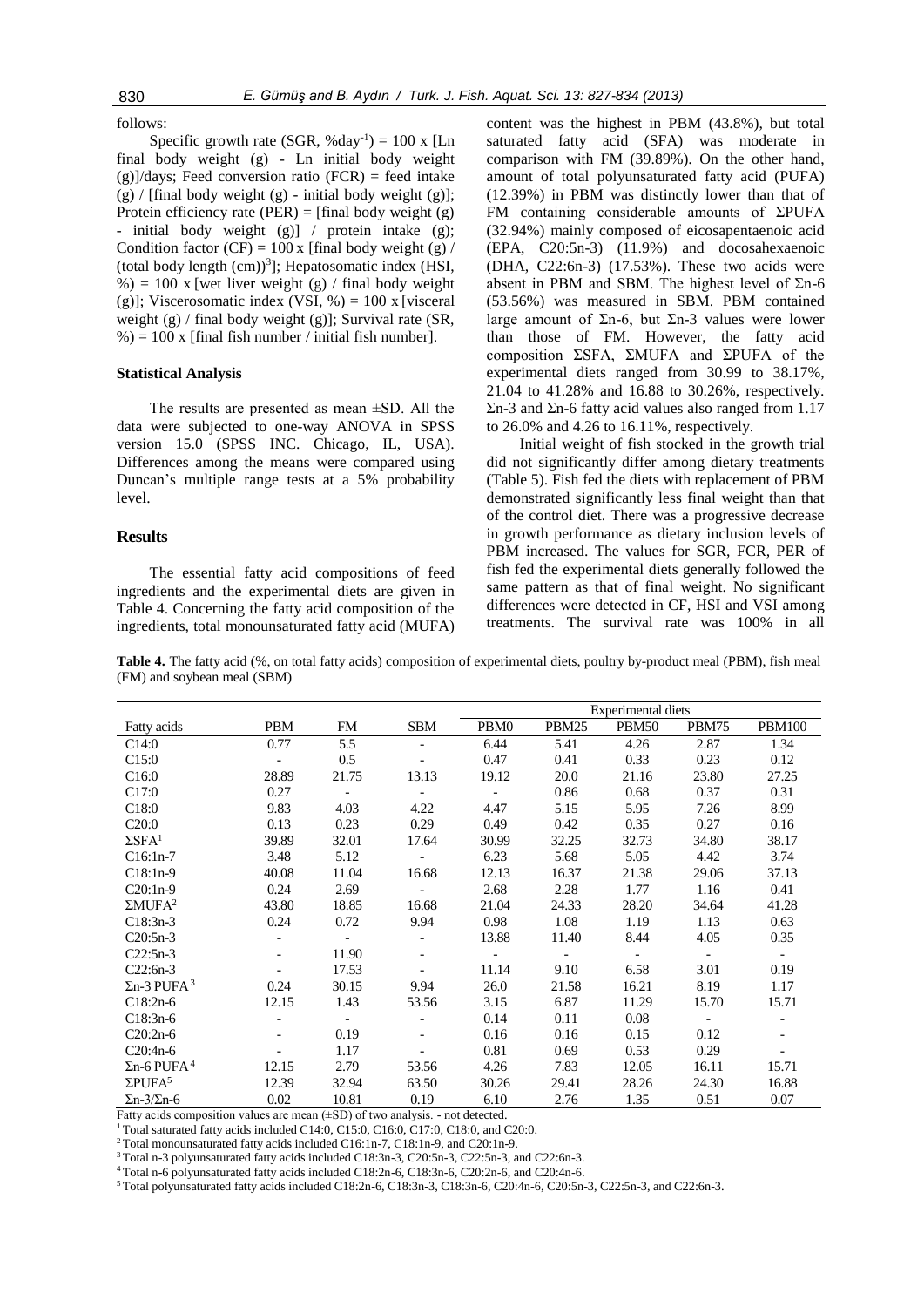treatments.

The final proximate and fatty acid compositions of fish fed the experimental diets containing different levels of PBM are shown in Table 6. No significant differences were determined for dry matter, protein, lipid and ash in the muscle of carp fry fed with dietary inclusion levels of PBM (P>0.05).

The ΣSFA, ΣMUFA and ΣPUFA in fish muscle ranged from 26.99 to 28.16%, 29.81 to 51.36% and 10.98 to 25.66%, respectively. In addition,  $\Sigma$ n-3 and Σn-6 fatty acids ranged from 1.10 to 18.08% and 6.74 to 16.99%, respectively. Fatty acid analysis showed that ΣSFA in fish muscle was not changed with the dietary inclusion levels of PBM. When ΣMUFA significantly increased with increasing dietary PBM content, ΣPUFA decreased (P<0.05). However, while Σn-6 PUFA increased in muscle of fish, except PBM100, Σn-3 PUFA decreased with increasing dietary PBM content. The ratio of Σn-3 PUFA to Σn-6 PUFA was found to be lowest in muscle of fish fed the experimental diets containing graded levels of PBM, except control diet.

#### **Discussion**

Poultry by-products meal has a very good source of dietary protein for fish culture. However, it is vary widely in quality and some are deficient in one or more essential amino acids (Davies *et al.*, 1991; Nengas *et al*., 1999; Yiğit *et al*., 2006). Therefore, in the present study, some essential amino acids were adjusted to equate that of the control diets by lysine, methionine and threonine supplementation. Supplemented amino acid values in the diets were in the acceptable value for carp fry when compared to be suggested by NRC (2011). In the present study, however, the results show that final weight and SGR values of experimental fish were negatively affected by the experimental diets containing inclusion levels of PBM protein (Table 5). On the contrary, Nengas *et al*. (1999) reported that PBM can be used without amino acid supplementation to replace 50% of the FM in diets for gilthead seabream. Aydın and Gümüş (2013) also found PBM was able to replace 50% of

the protein provided by fishmeal in diets for Nile tilapia fry. Similar results have also been reported in rainbow trout (Steffens, 1994), African catfish (Abdel-Warith *et al*., 2001), gibel carp (Yang *et al.,* 2004), Australian snapper (Rawles *et al*., 2006), Blacksea turbot (Yigit *et al*., 2006) and tilapia (Yıldırım *et al*., 2009) without affecting growth. Turker *et al*. (2005) indicated that up to 25% of the fishmeal protein can be replaced by poultry byproduct meal with no negative effects in black sea turbot performance. On the other hand, Emre *et al*. (2003) observed drastic reductions in growth and nutrient retention of carp fingerlings fed diets containing as little as 33% PBM. These differences reflect the fact that PBM was mainly due to differences in processing method and technology, different amounts of constituents such as bone, offal, meat, connective tissue, and skin contents (Bureau *et al*., 1999; Shapawi *et al*., 2007; Aydın and Gümüş, 2013).

The values for FI, FCR, PER of fish fed the PBM-based experimental diets generally followed the same pattern as that of growth performance. This finding is similar to those of Emre *et al*. (2003) on mirror carp, Sevgili and Ertürk (2004) on rainbow trout, Rawles *et al*. (2006) on hybrid striped bass, and Hu *et al*. (2008) on gibel carp.

There were no significant differences among the experimental diets in CF, HSI, or VSI values. This result is in accordance with the findings of Webster *et al*. (2000), Emre *et al*. (2003), Sevgili and Ertürk (2004), Shapawi *et al*. (2007), Hu *et al*. (2008), and Aydın and Gümüş (2013), in contrast to results announced by Steffens (1994), Takagi *et al*. (2000), Rawles *et al*. (2006), and Yang *et al*. (2006).

Whole-body moisture, protein, lipid and ash content of of carp fry fed diets containing different levels of PBM were not significantly differed in the present study (Table 6)(P>0.05). These findings are in agreement with the values reported by Nengas *et al.*  (1999), Takagi *et al*. (2000), Webster *et al*. (2000), and Emre *et al*. (2003). Conversely, the results were not similar with the findings indicated by Yang *et al*. (2006) and Rawles *et al*. (2006), who reported

**Table 5.** Growth parameters in carp fry (*Cyprinus carpio*) fed with different experimental diets<sup>1</sup>

|                              | Experimental diets |                               |                               |                               |                              |  |  |
|------------------------------|--------------------|-------------------------------|-------------------------------|-------------------------------|------------------------------|--|--|
| Parameters <sup>2</sup>      | PBM <sub>0</sub>   | PBM <sub>25</sub>             | PBM50                         | PBM75                         | <b>PBM100</b>                |  |  |
| IBW(g)                       | $0.39 \pm 0.01$    | $0.40 \pm 0.01$               | $0.40 \pm 0.00$               | $0.39 \pm 0.00$               | $0.39 \pm 0.00$              |  |  |
| FBW(g)                       | $12.08 \pm 0.16^a$ | 9.04 $\pm$ 0.02 <sup>b</sup>  | 9.56 $\pm$ 0.50 <sup>b</sup>  | $8.73 \pm 0.84^b$             | $6.55 \pm 0.18$ <sup>c</sup> |  |  |
| $SGR$ (% day <sup>-1</sup> ) | $3.81 \pm 0.01^a$  | $3.47 \pm 0.02^b$             | $3.53 \pm 0.05^{\rm b}$       | $3.44 \pm 0.09^b$             | $3.14 \pm 0.03$ <sup>c</sup> |  |  |
| $FI$ (g fish <sup>-1</sup> ) | $18.12 \pm 0.46$   | $15.86 \pm 0.78$              | $16.30 \pm 2.37$              | $17.56 \pm 0.60$              | $15.63 \pm 0.60$             |  |  |
| <b>FCR</b>                   | $1.56 \pm 0.06^a$  | $1.84 \pm 0.09$ <sup>ab</sup> | $1.78 \pm 0.16$ <sup>ab</sup> | $2.11 \pm 0.28$ <sup>b</sup>  | $2.54\pm0.16^{\circ}$        |  |  |
| <b>PER</b>                   | $1.89 \pm 0.06^a$  | $1.60 \pm 0.10^{ab}$          | $1.66 \pm 0.12$ <sup>ab</sup> | $1.41 \pm 0.19$ <sup>bc</sup> | $1.17 \pm 0.08$ c            |  |  |
| CF                           | $1.29 \pm 0.10$    | $1.32 \pm 0.05$               | $1.33 \pm 0.01$               | $1.42\pm 0.11$                | $1.39 \pm 0.04$              |  |  |
| $HSI(\%)$                    | $1.89\pm0.11$      | $1.50 \pm 0.39$               | $1.79 \pm 0.09$               | $1.71 \pm 0.67$               | $1.88 \pm 0.33$              |  |  |
| VSI(%)                       | $10.15 \pm 0.67$   | $9.63 \pm 0.54$               | $9.55 \pm 0.18$               | $10.39 \pm 1.21$              | $11.46 \pm 1.01$             |  |  |
| $SR(\%)$                     | 100                | 100                           | 100                           | 100                           | 100                          |  |  |

<sup>1</sup>Values are mean ( $\pm$ SD) of triplicate analysis; <sup>a-c</sup>Values in the same row with different superscripts are significantly different from each other (P<0.05). <sup>2</sup> IBW: Initial body weight; FBW: Final body weight; SGR: Specific growth rate; FI: Feed intake; FCR: Feed conversion ratio; PER: Protein efficiency ratio; CF: Condition factor; HSI: Hepatosomatic index; VSI: Viscerosomatic index; SR: Survival rate.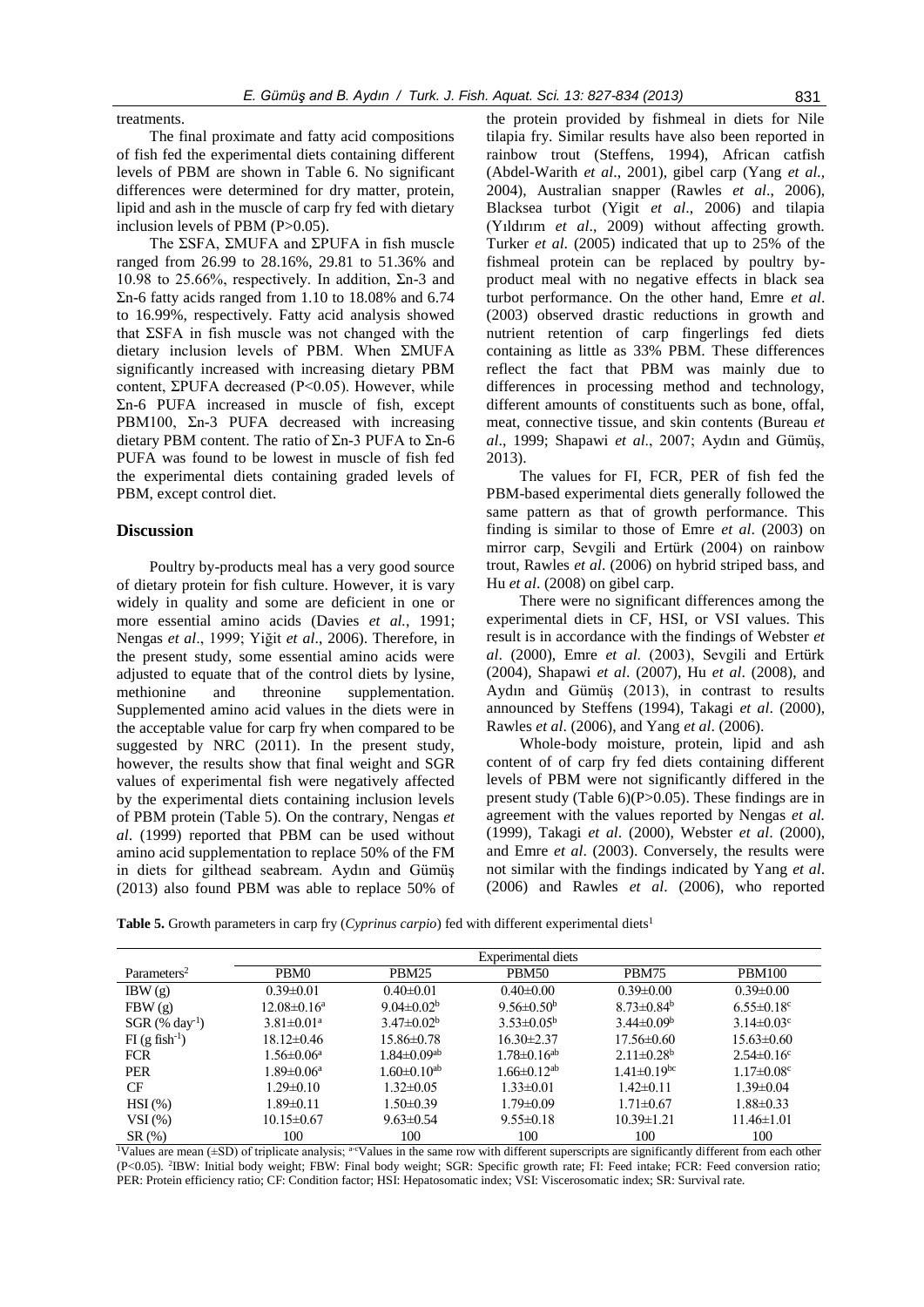**Table 6.** The fatty acid (%, on total fatty acids) and proximate (% wet wt.) composition of carp fry (*Cyprinus carpio*) fed the experimental diets

|                                                             | <b>Experimental diets</b>               |                               |                                                                                                                                                                                                                                                                                                                                                                                                                                                                                                                             |                               |                               |  |  |
|-------------------------------------------------------------|-----------------------------------------|-------------------------------|-----------------------------------------------------------------------------------------------------------------------------------------------------------------------------------------------------------------------------------------------------------------------------------------------------------------------------------------------------------------------------------------------------------------------------------------------------------------------------------------------------------------------------|-------------------------------|-------------------------------|--|--|
| Parameters                                                  | PBM0                                    | PBM25                         | <b>PBM50</b>                                                                                                                                                                                                                                                                                                                                                                                                                                                                                                                | PBM75                         | <b>PBM100</b>                 |  |  |
| Dry matter                                                  | $23.48\pm0.17$                          | 23.87±0.24                    | $24.83\pm 0.18$                                                                                                                                                                                                                                                                                                                                                                                                                                                                                                             | 24.28±1.39                    | $23.71 \pm 1.14$              |  |  |
| Crude protein                                               | $17.65 \pm 0.69$                        | $17.42\pm0.23$                | $17.61 \pm 0.90$                                                                                                                                                                                                                                                                                                                                                                                                                                                                                                            | $17.47\pm0.34$                | $17.04 \pm 0.68$              |  |  |
| Crude lipid                                                 | $2.38\pm0.04$                           | $2.33 \pm 0.24$               | $2.26\pm0.33$                                                                                                                                                                                                                                                                                                                                                                                                                                                                                                               | $2.37\pm0.02$                 | $2.98 \pm 0.04$               |  |  |
| Crude ash                                                   | $1.86 \pm 0.08$                         | $2.35 \pm 0.25$               | $2.31 \pm 0.09$                                                                                                                                                                                                                                                                                                                                                                                                                                                                                                             | $2.20 \pm 0.42$               | $2.28 \pm 0.25$               |  |  |
| Fatty acids                                                 |                                         |                               |                                                                                                                                                                                                                                                                                                                                                                                                                                                                                                                             |                               |                               |  |  |
| C14:0                                                       | $5.20 \pm 0.23$ <sup>a</sup>            | $4.79 \pm 0.48$ <sup>a</sup>  | $3.40\pm0.21^b$                                                                                                                                                                                                                                                                                                                                                                                                                                                                                                             | $2.12 \pm 0.02$ <sup>c</sup>  | $1.40 \pm 0.19$ <sup>d</sup>  |  |  |
| C15:0                                                       | $0.51 \pm 0.01$ <sup>a</sup>            | $0.48 \pm 0.01$ <sup>a</sup>  | $0.41 \pm 0.02^b$                                                                                                                                                                                                                                                                                                                                                                                                                                                                                                           | $0.36 \pm 0.01$ c             | $0.32 \pm 0.00$ <sup>d</sup>  |  |  |
| C16:0                                                       | $18.09 \pm 0.71$ <sup>b</sup>           | $18.37 \pm 0.26^b$            | $18.84 \pm 0.47$ <sup>b</sup>                                                                                                                                                                                                                                                                                                                                                                                                                                                                                               | $18.87 \pm 0.39^{\rm b}$      | $20.41 \pm 0.84$ <sup>a</sup> |  |  |
| C17:0                                                       | $0.43 \pm 0.02^a$                       | $0.47 \pm 0.04$ <sup>a</sup>  | $0.33 \pm 0.11$ <sup>ab</sup>                                                                                                                                                                                                                                                                                                                                                                                                                                                                                               | $0.28 \pm 0.01^b$             | $0.20 \pm 0.01^b$             |  |  |
| C18:0                                                       | $2.98 \pm 0.01$ <sup>c</sup>            | $3.60 \pm 0.65$ <sup>bc</sup> | $4.63 \pm 0.09$ <sup>ab</sup>                                                                                                                                                                                                                                                                                                                                                                                                                                                                                               | $5.21 \pm 0.27$ <sup>a</sup>  | $5.69 \pm 0.74$ <sup>a</sup>  |  |  |
| C20:0                                                       | $0.17 \pm 00$                           | $0.18 \pm 0.02$               | $0.17 \pm 0.02$                                                                                                                                                                                                                                                                                                                                                                                                                                                                                                             | $0.15 \pm 0.01$               | $0.16 \pm 0.01$               |  |  |
| $\Sigma$ SFA <sup>1</sup>                                   | 27.37±0.98                              | $27.90 \pm 0.40$              | 27.78±0.69                                                                                                                                                                                                                                                                                                                                                                                                                                                                                                                  | $26.99 \pm 0.63$              | 28.16±1.79                    |  |  |
| C14:1                                                       | $0.16 \pm 0.01$                         | $0.13 \pm 0.01$               | $0.07 \pm 0.09$                                                                                                                                                                                                                                                                                                                                                                                                                                                                                                             | $0.06 \pm 0.09$               | $0.12 \pm 0.01$               |  |  |
| C16:1                                                       | $7.06 \pm 0.04$ <sup>a</sup>            | $6.44 \pm 0.27$ <sup>b</sup>  | $5.58 \pm 0.16$ cd                                                                                                                                                                                                                                                                                                                                                                                                                                                                                                          | $5.26 \pm 0.13$ <sup>d</sup>  | $5.81 \pm 0.23$ <sup>c</sup>  |  |  |
| $C18:1n-9$                                                  | $19.27 \pm 1.32$ <sup>d</sup>           | $21.28 \pm 3.47$ <sup>d</sup> | $26.96 \pm 0.06$ c                                                                                                                                                                                                                                                                                                                                                                                                                                                                                                          | $35.52 \pm 0.17^{\rm b}$      | $43.33 \pm 0.23$ <sup>a</sup> |  |  |
| $C20:1n-9$                                                  | $2.61 \pm 0.15^a$                       | $1.89 \pm 0.69$ <sup>d</sup>  | $1.99 \pm 0.18$ <sup>c</sup>                                                                                                                                                                                                                                                                                                                                                                                                                                                                                                | $2.03 \pm 0.17^b$             | $1.96 \pm 0.08$ c             |  |  |
| C24:1                                                       | $0.72 \pm 0.03$                         | $0.80 \pm 0.06$               | $0.27 \pm 0.38$                                                                                                                                                                                                                                                                                                                                                                                                                                                                                                             | $0.53 \pm 0.44$               | $0.14 \pm 0.00$               |  |  |
| $\Sigma MUFA2$                                              | $29.81 \pm 1.55$ <sup>d</sup>           | $30.52 \pm 2.44$ <sup>d</sup> | $34.86 \pm 0.51$ <sup>c</sup>                                                                                                                                                                                                                                                                                                                                                                                                                                                                                               | 43.40±0.22 <sup>b</sup>       | $51.36 \pm 0.56^a$            |  |  |
| $C18:3n-3$                                                  | $1.09 \pm 0.03^b$                       | $1.17 \pm 0.07$ <sup>ab</sup> | $1.23 \pm 0.04^a$                                                                                                                                                                                                                                                                                                                                                                                                                                                                                                           | $0.89 \pm 0.00$ <sup>c</sup>  | $0.29 \pm 0.05$ <sup>d</sup>  |  |  |
| $C20:3n-3$                                                  | $0.13 \pm 0.00$                         | $0.14\pm0.02$                 | $0.18 \pm 0.03$                                                                                                                                                                                                                                                                                                                                                                                                                                                                                                             | $0.30 \pm 0.01$               | $0.28 \pm 0.01$               |  |  |
| $C20:5n-3$                                                  | $6.06 \pm 1.24$ <sup>a</sup>            | $6.58 \pm 1.52$ <sup>a</sup>  | $3.55 \pm 0.53^b$                                                                                                                                                                                                                                                                                                                                                                                                                                                                                                           | $0.82 \pm 0.04$ c             | $0.19 \pm 0.12$ <sup>c</sup>  |  |  |
| $C22:6n-3$                                                  | $10.81 \pm 0.07$ <sup>a</sup>           | $8.45 \pm 1.60^b$             | $4.54 \pm 0.01$ <sup>c</sup>                                                                                                                                                                                                                                                                                                                                                                                                                                                                                                | $0.19 \pm 0.07$ <sup>d</sup>  | $0.34 \pm 0.18$ <sup>d</sup>  |  |  |
| $\Sigma$ n-3 PUFA <sup>3</sup>                              | $18.08 \pm 1.34$ <sup>a</sup>           | $16.34 \pm 3.03^a$            | $9.50 \pm 0.54^{\circ}$                                                                                                                                                                                                                                                                                                                                                                                                                                                                                                     | $2.20 \pm 1.12$ <sup>c</sup>  | $1.10 \pm 0.36$ <sup>c</sup>  |  |  |
| $C18:2n-6$                                                  | $5.73 \pm 0.46$ <sup>b</sup>            | $8.48 \pm 2.68$ <sup>b</sup>  | 14.49±0.29 <sup>a</sup>                                                                                                                                                                                                                                                                                                                                                                                                                                                                                                     | 15.69±0.34 <sup>a</sup>       | $8.95 \pm 0.38$ <sup>b</sup>  |  |  |
| $C18:3n-6$                                                  | $0.13 \pm 0.01^b$                       | $0.05 \pm 0.07$ <sup>b</sup>  | $0.07 \pm 0.09^{\rm b}$                                                                                                                                                                                                                                                                                                                                                                                                                                                                                                     | $0.16 \pm 0.02$ <sup>ab</sup> | $0.28 \pm 0.03$ <sup>a</sup>  |  |  |
| $C20:2n-6$                                                  | $0.28 \pm 0.01$                         | $0.29 \pm 0.04$               | $0.34\pm0.03$                                                                                                                                                                                                                                                                                                                                                                                                                                                                                                               | $0.65 \pm 0.52$               | $0.15 \pm 0.01$               |  |  |
| $C22:2n-6$                                                  | $0.60 \pm 0.01$                         | $0.50 \pm 0.12$               | $0.67 \pm 0.42$                                                                                                                                                                                                                                                                                                                                                                                                                                                                                                             | $0.49 \pm 0.01$               | $0.50 \pm 0.01$               |  |  |
| $\Sigma$ n-6 PUFA <sup>4</sup>                              | $6.74 \pm 0.45$ <sup>c</sup>            | $9.32 \pm 2.60$ <sup>bc</sup> | $15.57 \pm 0.20^{\mathrm{a}}$                                                                                                                                                                                                                                                                                                                                                                                                                                                                                               | $16.99 \pm 0.36^a$            | $9.88 \pm 0.41$ <sup>b</sup>  |  |  |
| $\Sigma$ PUFA <sup>5</sup>                                  | 24.82±0.89 <sup>a</sup>                 | $25.66 \pm 0.42^a$            | 25.07±0.34 <sup>a</sup>                                                                                                                                                                                                                                                                                                                                                                                                                                                                                                     | $19.19 \pm 0.48$ <sup>b</sup> | $10.98 \pm 0.77$ <sup>c</sup> |  |  |
| $\Sigma$ n-3/ $\Sigma$ n-6<br>$\pm$ a-dx $t = 1, , t = 1, $ | $2.68 \pm 0.47$ <sup>a</sup><br>141.120 | $1.75 \pm 0.98$ <sup>a</sup>  | $0.61 \pm 0.05^{\rm b}$<br>$\therefore$ $\therefore$ $\therefore$ $\therefore$ $\therefore$ $\therefore$ $\therefore$ $\therefore$ $\therefore$ $\therefore$ $\therefore$ $\therefore$ $\therefore$ $\therefore$ $\therefore$ $\therefore$ $\therefore$ $\therefore$ $\therefore$ $\therefore$ $\therefore$ $\therefore$ $\therefore$ $\therefore$ $\therefore$ $\therefore$ $\therefore$ $\therefore$ $\therefore$ $\therefore$ $\therefore$ $\therefore$ $\therefore$ $\therefore$ $\therefore$ $\therefore$ $\therefore$ | $0.13 \pm 0.00^b$             | $0.11 \pm 0.03^b$             |  |  |

Values in the same row with different superscripts are significantly different (P<0.05).

Proximate composition values are mean  $(\pm SD)$  of triplicate analysis.

Fatty acids composition values are mean  $(\pm SD)$  of two analysis.

 $1$  Total saturated fatty acids included C14:0, C15:0, C16:0, C17:0, C18:0, and C20:0.

<sup>2</sup> Total monounsaturated fatty acids included C14:1, C16:1, C18:1n-9, C20:1n-9, and C24:1.

<sup>3</sup>Total n-3 polyunsaturated fatty acids included C18:3n-3, C20:5n-3, C22:5n-3, and C22:6n-3.

<sup>4</sup>Total n-6 polyunsaturated fatty acids included C18:2n-6, C18:3n-6, C20:2n-6, and C22:2n-6.

5 Total polyunsaturated fatty acids included C18:2n-6, C18:3n-3, C18:3n-6, C20:2n-6, C20:3n-3, C20:5n-3, C22:2n-6, and C22:6n-3.

significant decrease in the protein contents of gibel carp fed increasing level of PBM.

Numerous studies have shown that fatty acid profiles of fish tissue reflect the dietary fatty acid profiles (Francis *et al*., 2006; Xue *et al*., 2006; Bahurmiz and Neg, 2007; Gümüş and Erdogan, 2010; Hu *et al*., 2013). In the present study, considerable differences were, nevertheless, observed in fatty acid profiles of muscle of fish fed diets progressively replaced of FM with PBM, and some fatty acids inclined to increase or decrease in the muscle of fish (Table 6). ΣMUFA was significantly higher with the increased dietary PBM and this effect is mainly due to C18:1n-9 in fish muscle increased with higher inclusion of this fatty acid in the diets. However, progressively higher PBM levels in diets resulted in lower ΣPUFA levels in the fish muscle. This was due to a decreasingly lower total content of eicsopentoenoic acid (EPA, C20:5n-3) and decosohexoenoicacid (DHA, C22:6n-3) in the muscle

of the fish fed diets including graded levels of PBM, low content of EPA and DHA, than that of the control diet. Gümüş (2011) also reported to change of the ΣMUFA and Σn-6 PUFA in muscle of fish was significantly higher with the increased dietary sand smelt meal and this effect is mainly due to oleic acid and linoleic acid included high levels of sand smelt meal. Similarly, progressively higher levels of tuna liver meals in the diets were influenced the fatty acids composition of tilapia fry muscle (Gümüş and Erdogan, 2010). According to Maina *et al*. (2003) and Bahurmiz and Ng (2007), the fatty acid composition of many fish resembles that of their food. This was also proved in many studies in which FM or fish oil was replaced by non-conventional sources of protein or lipid (Bell *et al*., 2002; Cabellaro *et al*., 2002; Williams *et al*., 2003; Francis *et al*., 2006; Xue *et al*., 2006; Gümüş and Erdogan, 2010; Hu *et al*., 2013).

Our results show that the  $\Sigma$ n-3: $\Sigma$ n-6 ratio in the muscle of fish progressively decreased as the PBM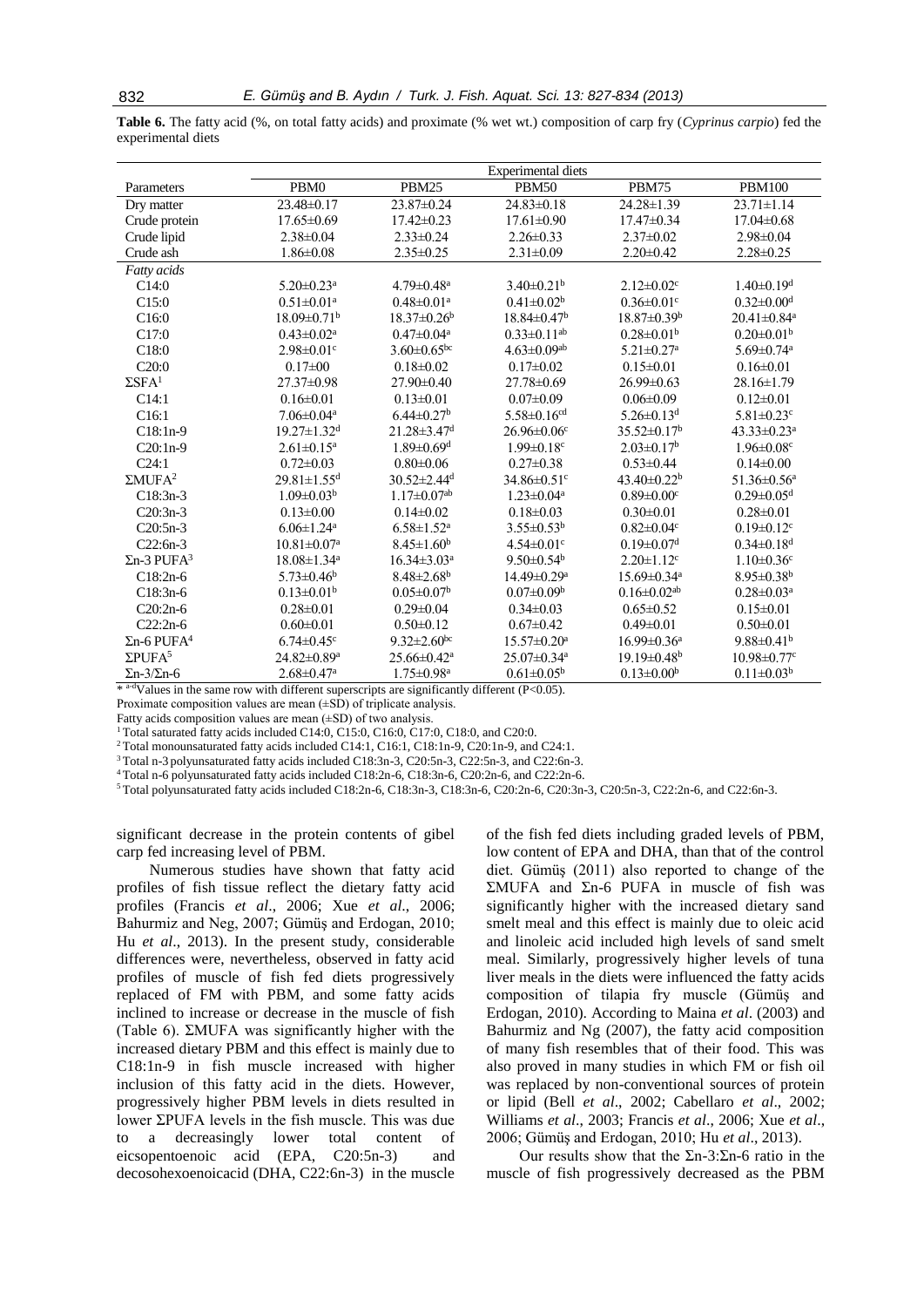levels increased in the diet because of low level of  $\Sigma$ n-3 fatty acid of PBM, thus reflecting what occurs in the diet itself. Similar results were reported in the mirror carp fed diets with graded levels of sand smelt meal (Gümüş, 2011). The  $\Sigma$ n-3 content of cultured fish has often been reported to be lower because of lowered fish meal usage in the diet (Pigott, 1989).

In conclusion, the present study demonstrated that carp fry is not unable to grow fairly effectively with high replacement of the fishmeal protein of the diet with PBM protein with amino acid supplementation. Growth and feed utilization was much lower than the control diet group of fish. On the other hand, one positive effect of the diets based on PBM is the increase in n-6 level in the muscle of fish. It is thought as an important factor that affected the nutritional quality of fish muscle. So, future investigation should focused to use of PBM as a replacement of fish meal with supplementation highly amount of amino acids to improve the growth performance and acceptability fatty acid profiles especially n-3 for fish.

#### **Acknowledgements**

This study was partially funded by The Scientific Research Projects Coordination Unit of Akdeniz University (Grants: 2009.06.0111.005).

# **References**

- Abdel-Warith, A.A., Russell, P.M. and Davies, S.J. 2001. Inclusion of a commercial poultry by-product meal as a protein replacement of fish meal in practical diets for African catfish *Clarias gariepinus* (Burchell 1822). Aquaculture Research, 32: 296-305. doi:10.1046/j.1355-557x.2001.00053.x
- AOAC (Association of Official Analytical Chemists), 1995. Official Methods of Analysis, 16<sup>th</sup> ed. Association of Official Analytical Chemists International, Arlington, Virginia, USA.
- Aydın, B. and Gümüş, E. 2013. Replacement of fishmeal by poultry by-product meal, supplemented with lysine, methionine, and threonine, in diets for fry of Nile tilapia (*Oreochromis niloticus*). The Israeli Journal of Aquaculture-Bamidgeh, IIC:65.2013.885, 7 pages.
- Bahurmiz, O.M. and Ng, W.K. 2007. Effects of dietary palm oil source on growth, tissue fatty acid composition and nutrient digestibility of red hybrid tilapia *Oreochromis* sp*.*, raised from stocking to marketable size. Aquaculture, 262: 382-392. doi:10.1016/j.aquaculture.2006.11.023
- Bell, G.B., Henderson, R.J., Tocher, D.R., Fiona, M., Dick, J.R., Porter, A., Smullen, R.P. and Sargent, J.R. 2002. Substituting fish oil with crude palm oil in the diet of Atlantic salmon (*Salmo salar*) affects muscle fatty acid composition and hepatic fatty acid metabolism. The Journal of Nutrition, 132: 222-230.
- Bligh, E.G. and Dyer, W.J. 1959. A rapid method of total lipid extraction and purification. Canadian Journal of Biochemistry and Physiology, 37: 911-917.
- Bureau, D.P., Harris, A.M. and Cho, C.Y. 1999. Apparent digestibility of rendered animal protein ingredients for rainbow trout. Aquaculture, 180: 345-358.
- Caballero, M.J., Obach, A., Rosenlund, G., Montero, D., Gisvold, M. and Izquierdo, M.S. 2002. Impact of different dietary lipid sources on growth, lipid digestibility, tissue fatty acid composition and histology of rainbow trout, *Oncorhynchus mykiss*. Aquaculture, 214: 253-271.
- Davies, S.J., Williamson, J., Robinson, M. and Bateson, R. 1991. Practical inclusion levels of common animal by-products in complete diets for tilapia (*Oreochromis mossambicus*, Peters). In: S.J. Kaushik, P. Luquet (Eds.), Fish Nutrition in Practice, INRA, Paris: 325-332.
- Emre, Y., Sevgili, H. and Diler, I. 2003. Replacing fish meal with poultry by-product meal in practical diets for mirror carp (*Cyprinus carpio*) fingerlings. Turkish Journal of Fisheries and Aquatic Sciences, 3: 81-85.
- Fowler, L.G. 1991. Poultry by product meal as a dietary protein source in fall chinook salmon diets. Aquaculture, 99: 309-321.
- Francis, D.S., Turchini, G.M., Jones, P.L. and De Silva, S.S. 2006. Effects of dietary oil source on growth and fillet fatty acid composition of Murray cod, *Maccullochella peelii peelii*. Aquaculture, 253(1-4): 547-556. doi:10.1016/j.aquaculture.2005.08.008
- Gümüş, E. and Erdogan, F. 2010. Effects of partial substitution of fish meal with tuna liver meal on the fatty acid profile of Nile tilapia fry, *Oreochromis niloticus.* Journal of the Faculty of Veterinary Medicine, 16(B): 283-290.
- Gümüş, E. 2011. Fatty acid composition of fry mirror carp (*Cyprinus carpio*) fed graded levels of sand smelt (*Atherina boyeri*) meal. Asian-Australasian Journal of Animal Sciences, 24(2): 264-271.
- Hardy, R.W. 2010. Utilization of plant proteins in fish diets: effects of global demand and supplies of fishmeal. Aquaculture Research, 41: 770-776. doi:10.1111/j.1365-2109.2009.02349.x
- Horvath, L., Tamas, G. and Seagrave, C. 2002. Carp and pond culture. 2<sup>th</sup> Edition.. Fishing News Books, A division of Blackwell Science Ltd., Oxford, UK, 170 pp
- Hu, M., Wang, Y., Wang, Q., Zhao, M., Xiong, B., Qian, X., Zhao, Y. and Luo, Z. 2008. Replacement of fish meal by rendered animal protein ingredients with lysine and methionine supplementation to practical diets for gibel carp, *Carassius auratus gibelio.* Aquaculture, 275: 260-265. doi:10.1016/j.aquaculture.2008.01.005
- Hu, L., Yun, B., Xue, M., Wang, J., Wu, X., Zheng, Y. and Fang, H. 2013. Effects of fish meal quality and fish meal substitution by animal protein blend on growth performance, flesh quality and liver histology of Japanese seabass (*Lateolabrax japonicus*). Aquaculture, 372-375: 52-61. doi:org/10.1016/j.aquaculture.2012.10.025
- Maina, J.G., Beames, R.M., Higgs, D., Mbugua, P.N., Iwama, G. and Kisia, S.M. 2003. Partial replacement of fishmeal with sunflower cake and corn oil in diets for tilapia *Oreochromis niloticus* (Linn): effect on whole body fatty acids. Aquaculture Research, 34: 601-608. doi:10.1046/j.1365-2109.2003.00848.x
- Morrison, W.R. and Smith, L.M. 1964. Preparation of fatty acid methyl esters and dimethylacetals from lipids with boron fluoride-methanol. The Journal of Lipid Research, 5: 600-608.
- Nengas, I., Alexis, M.N. and Davies, S.J. 1999. High inclusion levels of poultry meals and related by-